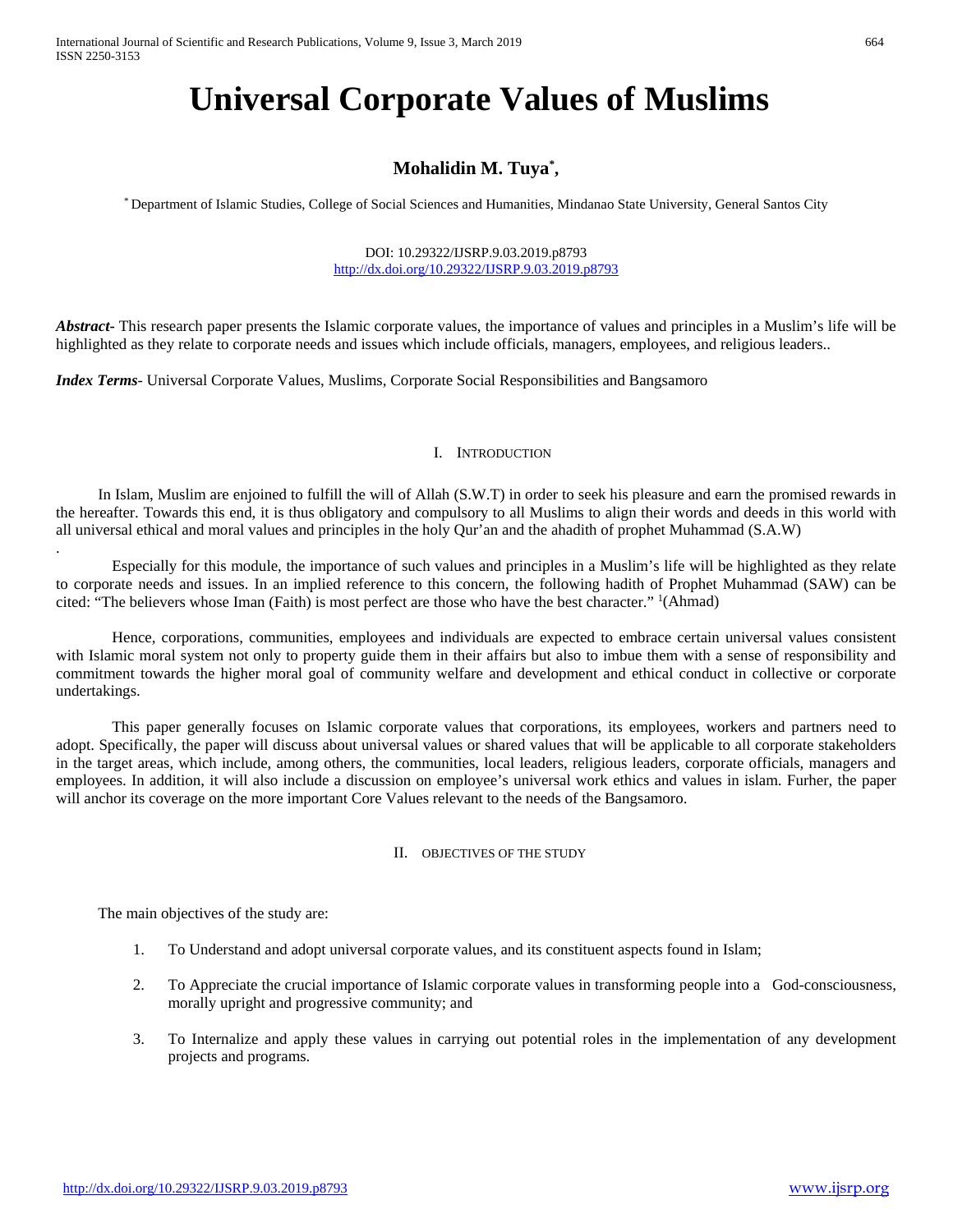#### III. UNIVERSAL CORPORATE VALUES: ITS MEANING AND SIGNIFICANCE

In the modern corporate world, corporate values are normally found in what is commonly referred to as 'corporate culture." In it are identified the principles that a corporation holds dear as it strives to drown its own corporate personality or "institutional differentiation" distinct from its competitors. These universal principles are incorporated in its policies, plan s and programs and most importantly, in its code of ethics that every official, officers or employee must at all-time observe. Universal values such as honesty, Fidelity, hard work, excellence, integrity, team work and corporate social responsibility, among others, usually adorn a corporation's cultural and ethical identity. However, as most modern corporations tend to exclusively underpin the overarching business interest of amassing profit, a discernable pattern of neglect for its manpower resources has occurred. Consequently, not a few of these corporate entities have come to wrestle with a host of undesirable risk that threatens their very existence. These are manifested in the various types of mostly moral malfeasance that have long haunted the corporate industry.

Although there is no expressed reference in either the Qur'an or Sunnah (prophetic traditions) on how corporations ought to conduct its business in accordance with Islamic ethical and moral values, it could however be deduced that considering the transcendental and universal character of Islam and its values, there certainly are implied or direct aspects of its teaching that could be applied in this instance. For one, because corporations are run by people, there is no doubt that their success or failure will be measured, in no small way, by kind of values that its officer and employees profess and uphold. In fact, many, if not all corporate malpractices could be attributed, in one way or the order, to varying degrees of moral turpitude such as, among others, corrupt, bribery, theft, dishonesty, unfair competition and misrepresentation. In this light, Allah (S.W.T) explicitly reproves:

> "Woe to those that deal in fraud. Those who, when they have to receive by measure from men, exact full measure, but whenthey have to give by measure or weight to men, give less than due."  $2$ (Qur'an, 83:1-3)

In the same token, since corporate owners and executives manage people under them and hence, perform the role of guardianship which is a trust from the Islamic view point, such trust must be upheld and fulfilled. Allah (S.W.T) describes those who "dwell in the Gardens (Paradise) honored" as having a character as defined in this verse.*"And those who keep their trusts and covenants."* <sup>3</sup> (Qur'an, 70:32)

In another vein, trust is also *Amanah* in Islam which refers to what is entrusted to a person. In this respect, it is, therefore, incumbent upon employees and workers of a corporation to similarly carry. out such a trust by being mindful and steadfast in discharging the duties and responsibilities entrusted to them. Allah (S.W.T) reminds the believers: *… Nor betray knowingly your Amanah (things entrusted to you)…" 4* (Qur'an, 8:27)

In addition, they must also exhibit the highest sense of honesty in performing their task which inarguably is part of *Ibadah* (worship of God alone). Prophet Muhammad (S.A.W) reminds to have said:

> *"Truly, Allah loves to see His servants striving to earn an honest income." 5* (Narrated by Dailani)

his article guides a stepwise walkthrough by Experts for writing a successful journal or a research paper starting from inception of ideas till their publications. Research papers are highly recognized in scholar fraternity and form a core part of PhD curriculum. Research scholars publish their research work in leading journals to complete their grades. In addition, the published research work also provides a big weight-age to get admissions in reputed varsity. Now, here we enlist the proven steps to publish the research paper in a journal.

## IV. UNIVERSAL CORPORATE VALUES IN ISLAM IN RELATION TO CONSCIOUSNESS OF GOD IN TAQWA (PIETY)

In Islam, being God-conscious means being constantly mindful of one's duty to God, to oneself, family, fellowmen, organization, society and other God's creatures consistent with his responsibility as God's vicegerent or Khalifa on earth.

Taqwa is an Islamic term for piety, "Fear or consciousness of God". It is often found in the Qur'an. Al-Mutaqqin refers to those who practice taqwa, or in other words of Ibn Abbas – "believers who avoid shirk with Allah and who work in His obedience".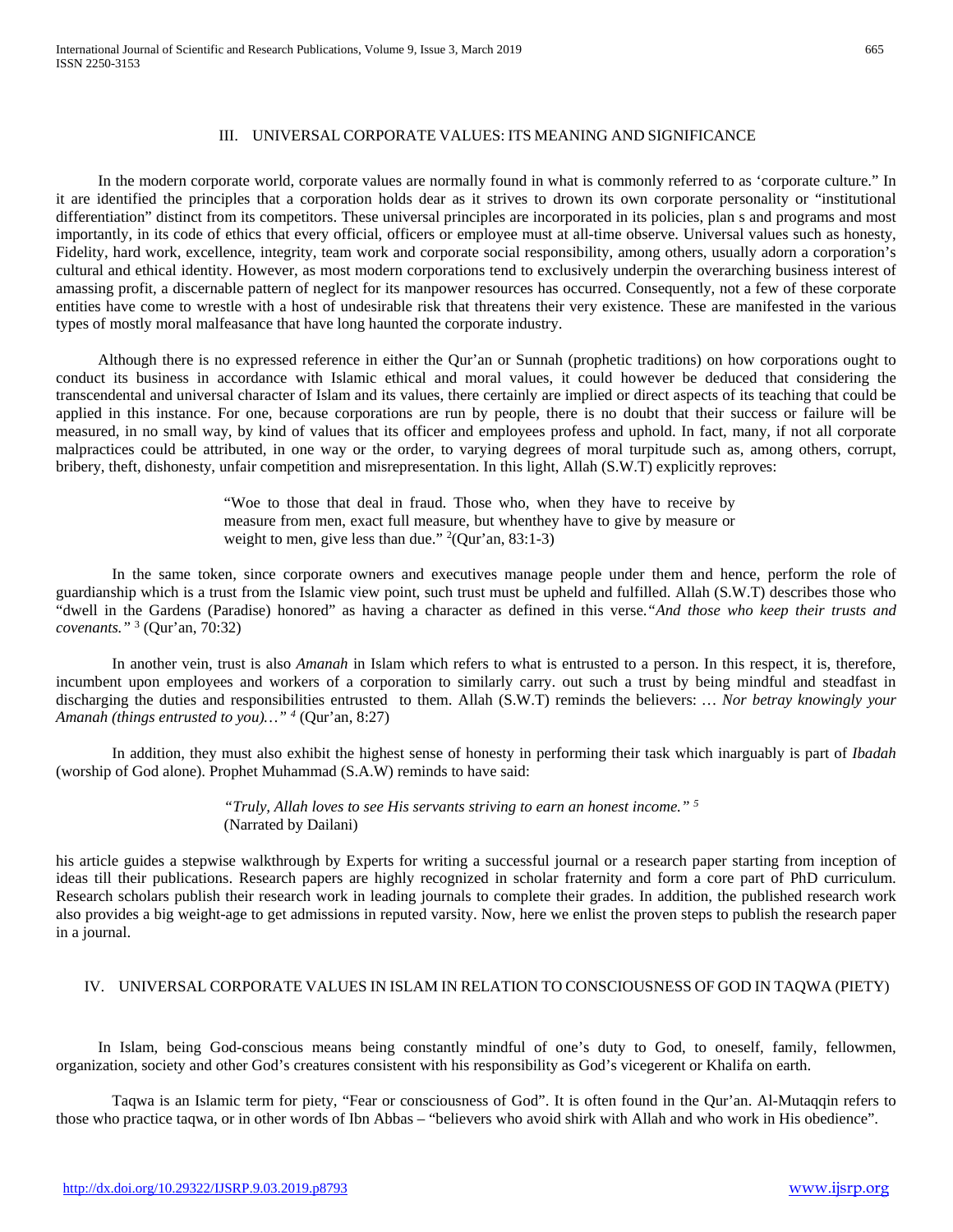The word Taqwa or piety is frequently used by laymen and experts and recommended by one group or other. But what does it really mean? Each group has a special meaning of piety in mind. To clarify its meaning, we need to discuss the views of the lexicographers and scholars as well as those of Ahl al-Bayt [people of the House (of the prophet)] or the Prophet's clan, the Banu Hashim, and some of the mystics.]

Allamah Tarihi, may his soul rest in peace, has said that Taqwa in the Holy Qur'an has several meanings as follows:

- a. Fear and awe: "Me alone should you fear." 6 (Qur'an, 2:41)
- b. Obedience and worship: "Be careful of (your duty to) Allah with the care which is due to him."  $7$  (Qur'an, 2:41)
- c. Purifying the hearts from sins: "And he who obeys Allah and His Apostle, and fear Allah, and is careful of (his duty to) Him, these it is that are the achievers." 8 (Qur'an, 24:52)

He concluded that "This last meaning is the real (complete) meaning of taqwa and not the first two meanings." He also said: "Taqwa originally comes from the word Waqaya meaning "to ban and to keep" and also from waqayah which means "safeguard and protect."

On the other hand, Raghib says: "Waqayah is to keep something from what harms the soul, and taqwa is to guard self from what it fears." He further says that speaking religiously; Taqwa is to guard self against sin. Its realization depends on abandoning what has been generally forbidden and even some of the permissible acts. In stressing this point, Allamah Majlisi, may his soul rest in peace, said:

"Taqwa means to safeguard and etymologically, it means self-restrain. Generally speaking, it means to keep self from what harms it in the Hereafter and the more it is restricted, it will be better for self." Imam Ali (A.S) has been quoted as saying, "Taqwa is to avoid sins." When asked about Taqwa, Imam Sadiq (A.S) said: "Taqwa is to be present in a place of God has ordered and to absent from a place He has prohibited." A great part of supplications signifies the same meaning. "O Allah, fine me not in a place you have forbidden." <sup>9</sup> (Imam Ali, Imam Sadiq)

From the above exegeses, it is now obvious that consciousness of god or Taqwa as a universal value acquires its indispensable role in ensuring that corporate owners, managers and executives will be transformed into bearers of goodness, love and compassion in discharging their powers and duties. This value will certain deter them from exploitative, abusive, and unjust tendencies towards their employees, partners and clients alike and the environment as well.

# V. ADVANTAGES AND DISADVANTAGES OF CORPORATIONS WITH VALUE PRORAMS

The lack of recognition at work and communication within an organization will most certainly lead to an inefficient an ineffective workforce. Thus, having a concrete and strong values program will address the issue of inefficient workforce. For employees, below are the advantages of a values program:

- A. God-centered employees;
- B. Renewal of faith;
- C. Understand the inner goals of the corporation;
- D. Promote the sense of ownership;
- E. Linking behavior or corporate values;
- F. Promote identity of the corporation through values program; and
- G. Have a better understanding of work ethics and values.

In terms of disadvantages, the employees will not be guided and reminded by the teachings of Islam, the importance of social responsibility and other related concerns. In the end, the success of a corporation will lie on, more than anything else, its proactive, morally upright, dedicated and god-conscious employees.

# VI. CORPORATE SOCIAL RESPONSIBILITY

Corporate social responsibility (CSR) is defined as a concept whereby companies integrate social and environmental concerns into their business operations and in their interaction with their stakeholders.

The corporation to be established will be encouraged to interact with the society. A CSR will have the purpose to inspire customers, employees, shareholders, communities and protect the environment in all aspects of its operation.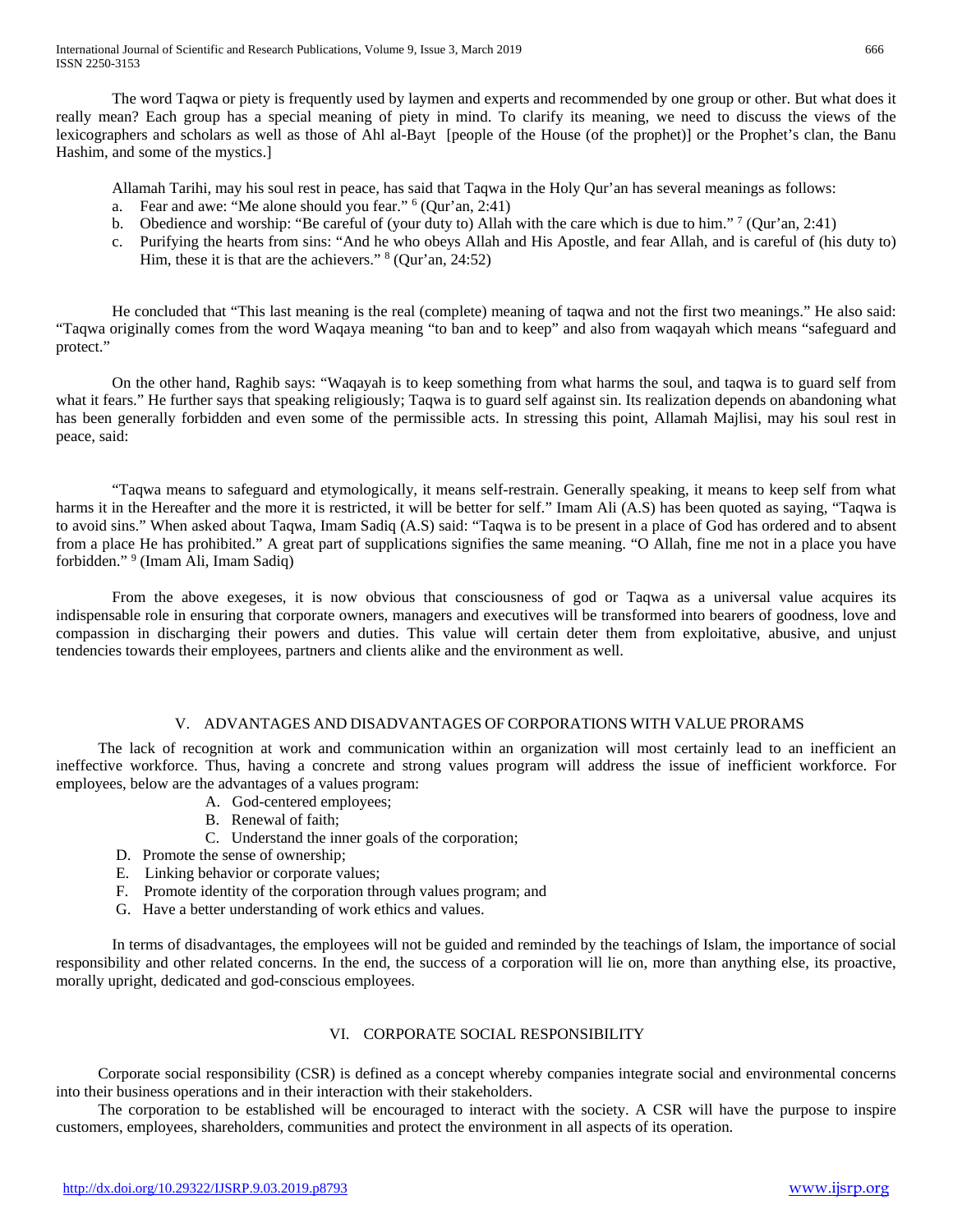The words responsibility and accountability basically mean that the bangsamoro people should believe that they will be accounted for whatever they do in this world in the hereafter (life after death). In this vein, the CSR will thus focus on the responsibility and accountability of all stakeholders.

The prophet (S.A.W) said in a hadith: **"O people, allah os good and therefore, accepts only that which is good."** This hadith encourages us to work carefully and responsibly to earn the pleasure of allah (S.W.T). regardless of the nature of a job, be it a ritual, a mode of worship or maintaining good relationship with our fellow human beings or any other fulfill a responsibility, then our prayers may not have the desired effects on us.in our professional lives, if we do our jobs and perform our duties just for the sake of earning a livelihood, we may remain mediocre all our lives. As a community, we must always look for ways to improve our situation. We must discard any poor image of ourselves, and our work ethics. We have to strive to change this general image of Muslims. Good practices and work attitudes of other communities should be good examples for us. Of course, we are fortunate to have the best guide and the best model, our Prophet (SAW). We can change and improve when we truly desire to do so, and when we make sufficient effort to do so. The Qur'an tells us that our situation will not change for the better, if we do not put in any effort to change it ourselves. *"God does not change the condition of a people unless they change what is in themselves." <sup>10</sup>* (Al-Ra'd, 13:11)

# VII. PATIENCE OR SABR

A working Muslim is enjoined by Islam to imbue himself with utmost sense of patience and perseverance so he may pass the test that Allah (SWT) gives him from time to time that he may reap the rewards that Allah (SWT) has promised. Patience strengthens a person's will to strive in doing well and restrain himself from doing mischief especially when he is an employee. Allah (SW) says in the Holy Qur'an:*"…Only those who are patient shall receive their reward in full, without reckoning.***"** <sup>11</sup> (Surah Az-Zumar 39:10)

# *"So, be patient; verily, the Promise of Allah is true…" 12* **(Surah Ghafir 40:7)**

To reinforce the significance of the aforecited Qur'anic verses, Prophet Muhammad (SAW) said:

**"How wonderful is the case of a believer; there is good for him in everything and this applies only to a believer. If prosperity attends him, he expresses gratitude to God and that is good for him; and if adversity befalls him, he endures it patiently and that is better for him (emphasis supplied)." "Fear God, and be patient." 13 (Narrated by Al-Bukhari)**

# **"***Allah surely loves those who are the Sabireen (patient ones)."* **<sup>14</sup> (Al Imran 3:146)**

Particularly for employees, climbing up the corporate ladder is usually arduous and at times, frustrating. And for the impatient ones, giving up is almost always the alternative option especially when work and the working environment get too tough. However, for the persevering who put completely their trust in God, and understand that every hurdle the make is just but a way to pass the trials that Allah (SWT) has put along the way, a wonderful success awaits them on ladder's end.

Allah (SWT) confirms this thus,

"And certainly, We shall test you with something of fear, hunger, loss of wealth, lives and fruits, but give glad tidings to as-Saabireen (the patient ones) who, when afflicted with calamity, say: "Inna lillahi wa Inna ilaihi raaji'un (Verily to Allah we belong and verily, to Him we shall return. They are those on whom are the Salawaat (i.e. blessings and forgiveness) from their Lord, and (they are those who) receive His mercy, and it is they who are the guided ones." <sup>15</sup> (Qur'an, 2:155-157)

### VII CONCLUDING REMARKS

In Islam, as we know that "Muslim verily have to fulfill the will of Allah in order to seek the promised rewards in the hereafter". Thus, it is obligatory and compulsory for all Muslims to align his/her deeds and words in this world with the Islamic teachings and the Qur'an. Thus, this module will provide a direction to the employees.

As presented, the module had provided a focused emphasis, for corporate institutions, on the importance of universal corporate values found in Islamic Values **of God-Consciousness, Justice or Fairness** and **Trustworthiness**. Along with Corporate Social Responsibility, it also discussed certain selected values that define the islamically prescribed ethical conduct of Muslim corporate employees.

 Using the Bangsamoro as a backdrop, the module and its contents can hopefully create a desired consciousness among corporate owners, executives and employees that will further help ensure progress, peace and security in their midst, *Insha Allah*.